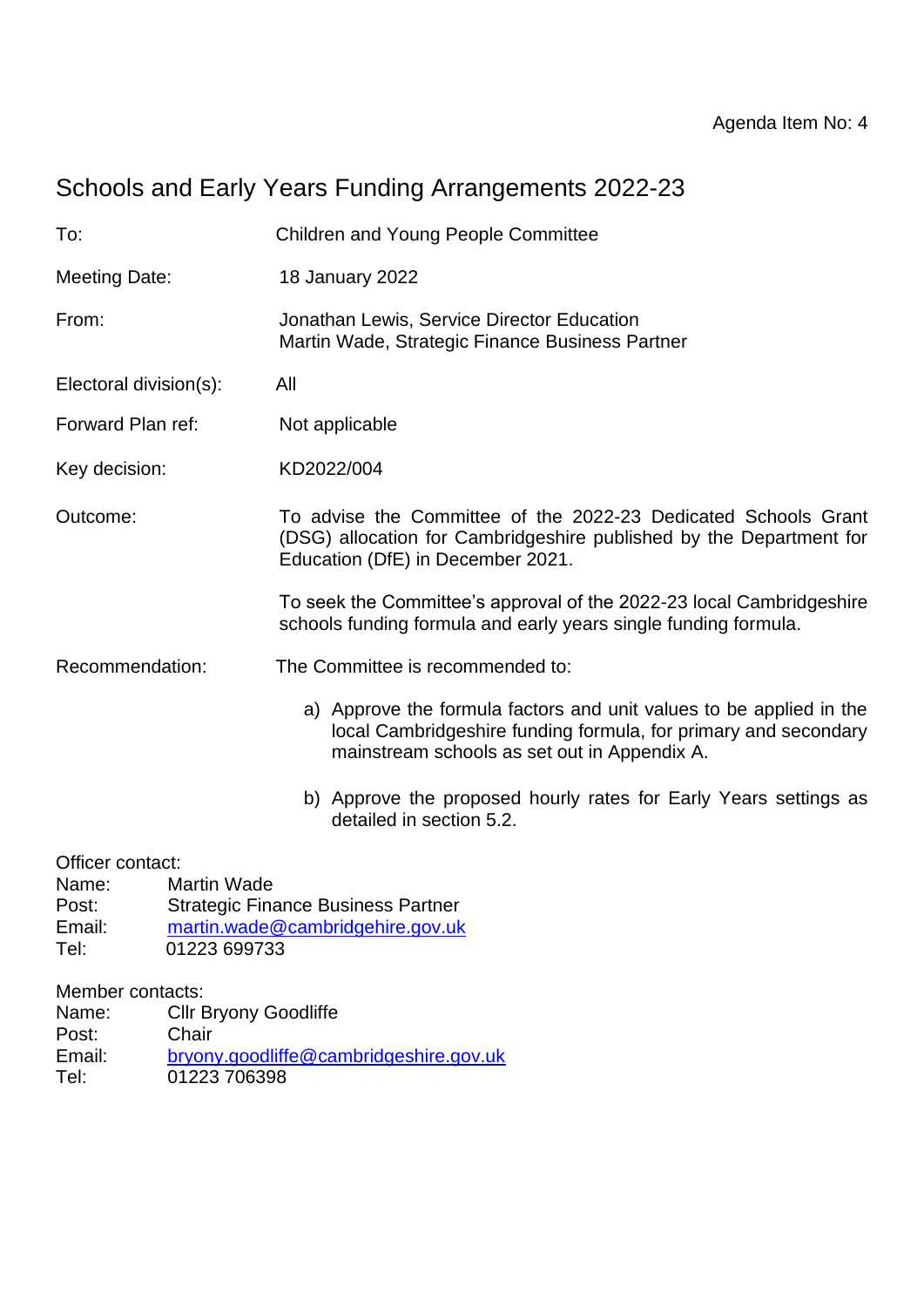#### 1. Background

- 1.1 This report follows on from the school funding update presented to the Committee at its November 2021 meeting which provided an update on the school funding arrangements for 2022-23. The report focuses on the Schools Block and Early Years Block within the Dedicated Schools Grant (DSG) and the associated funding formula to be applied for Cambridgeshire. An overview of the total DSG settlement for Cambridgeshire is also provided.
- 1.2 On 16<sup>th</sup> December 2021 the Department for Education (DfE) published the DSG allocations for 2022-23. Full details can be found on the [DfE website](https://www.gov.uk/government/publications/dedicated-schools-grant-dsg-2022-to-2023) and a summary of the key highlights is provided in Section 2.
- 2. The 2022-23 Dedicated Schools Grant (DSG)
- 2.1 The DSG announcement made by the DfE in December 2021 included the Schools Block, the Central Services Schools Block, the High Needs Block and Early Years Block (indicative). The actual amount to be received by the local authority during the 2021/22 financial years is subject to change and will be amended to reflect recoupment for academies. The initial 2022-23 allocations for Cambridgeshire are set out in table on the following page, which also provides for comparison the 2021-22 allocations.

| <b>DSG Block</b>         | 2021-22    | 2022-23    | <b>Difference</b> |
|--------------------------|------------|------------|-------------------|
|                          | Allocation | Initial    | to 2021-22        |
|                          | £m         | Allocation | Allocation        |
|                          |            | £m         | £m                |
| Schools Block (incl.     | 405.118    | 421.716    | $+16.598$         |
| growth and business      |            |            |                   |
| rates)*                  |            |            |                   |
| <b>High Needs Block</b>  | 83.608     | 90.784     | $+7.176$          |
| <b>Central Services</b>  | 6.479      | 5.923      | $-0.556$          |
| <b>Schools Block</b>     |            |            |                   |
| <b>Early Years Block</b> | 38.127     | 37.656     | $-0.471$          |
| Total                    | 533.332    | 556.079    | $+22.747$         |

\*Please note: The Schools Block figures above, and school level figures include estimates in respect of business rates which will not form part of the actual funding to be received as will be paid directly by the ESFA as part of the new centralised national process.

- 2.2 The net increase in the Schools Block for 2022-23 totals approximately £16.598m or 4.1%. This uplift is as a result of a combination of the additional investment through the national funding formula and the net increase in pupils between October 2020 and October 2021.
	- Primary (Reception Year 6) net reduction of 100 pupils
	- Secondary (Year 7 –Year 11) net increase of 859 pupils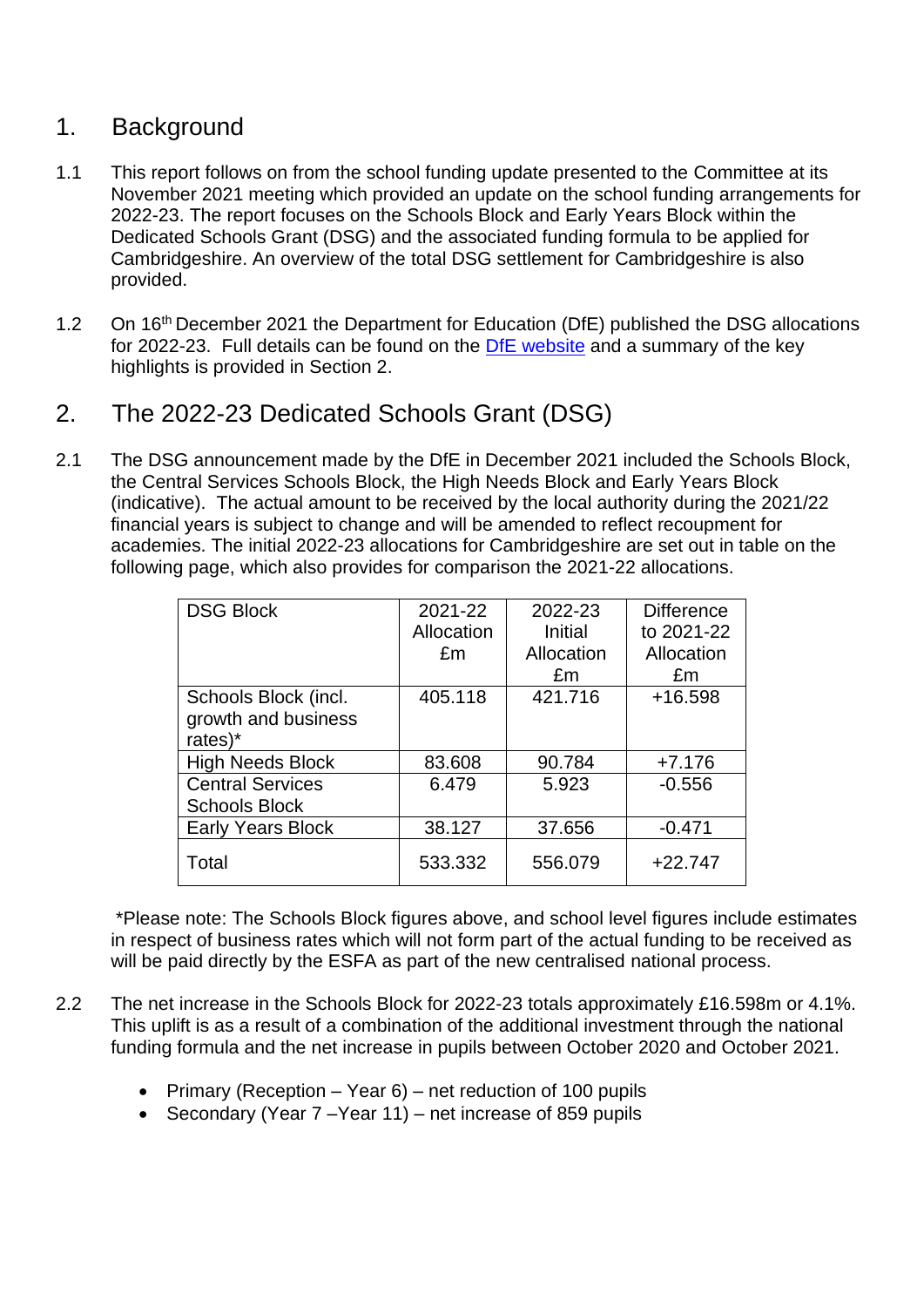- 2.3 The High Needs Block has increased by £7.176m, which although slightly higher than the indicative allocations provided by the DfE earlier in the year, is still significantly lower than the required increase to meet current High Needs pressures.
- 2.4 The change in the Central Services Schools Block (CSSB) is as expected at the Schools Forum meeting in November members voted to continue to allocate the remaining CSSB to support the contribution to combined budgets in 2022-23.
- 2.5 The Early Years Block indicative figures are currently based on January 2021 data and as such will be amended to reflect actual levels of take-up. Adjustments are also expected to 2021/22 figures based on receipt of the January 2022 census data.

## 3. Supplementary Funding

- 3.1 In addition to the DSG, mainstream schools will receive an additional grant in 2022 to 2023 worth £1.2 billion nationally. The grant is being provided in respect of both the Health and Social Care Levy and other cost pressures. Details have been published on the [Government publications website.](https://www.gov.uk/government/publications/schools-supplementary-grant-2022-to-2023)
- 3.2 Initial indicative figures for Cambridgeshire suggest an allocation of circa £12m. Finalised school level figures are due to be published in the Spring.
- 3.3 Alongside the mainstream allocation an additional £325 million of high needs funding has been allocated nationally for 2022 to 2023. This is payable via a separate grant to the DSG, but is subject to the same conditions of grant.
- 3.4 Initial indicative figures for Cambridgeshire suggest an allocation of circa £3m, however this additional funding will not be calculated at school level and as such further work will be required to agree how the funding is applied.

#### 4. Proposed 2022-23 Cambridgeshire Schools Funding Formula

- 4.1 Following receipt of the revised datasets from the DfE on 16th December 2021 further budget modelling has been undertaken reflecting the approach agreed by Schools Forum and presented to CYP committee at the November meeting:
	- 0.5%/circa £2.1m block transfer from Schools Block to High Needs Block
	- £1.75m centrally retained growth fund
	- Align funding rates with the National Funding Formula (NFF)
	- Apply distance taper to the Sparsity factor to maximise number of qualifying schools
	- Apply the maximum 2% Minimum Funding Guarantee (MFG)
- 4.2 After adjusting the Schools Block for the 0.5%/circa £2.1m block transfer and £1.75m centrally retained growth fund the total available for distribution (including business rates) is £417.858m. However, initial modelling resulted in an overall affordability gap of approximately £41k.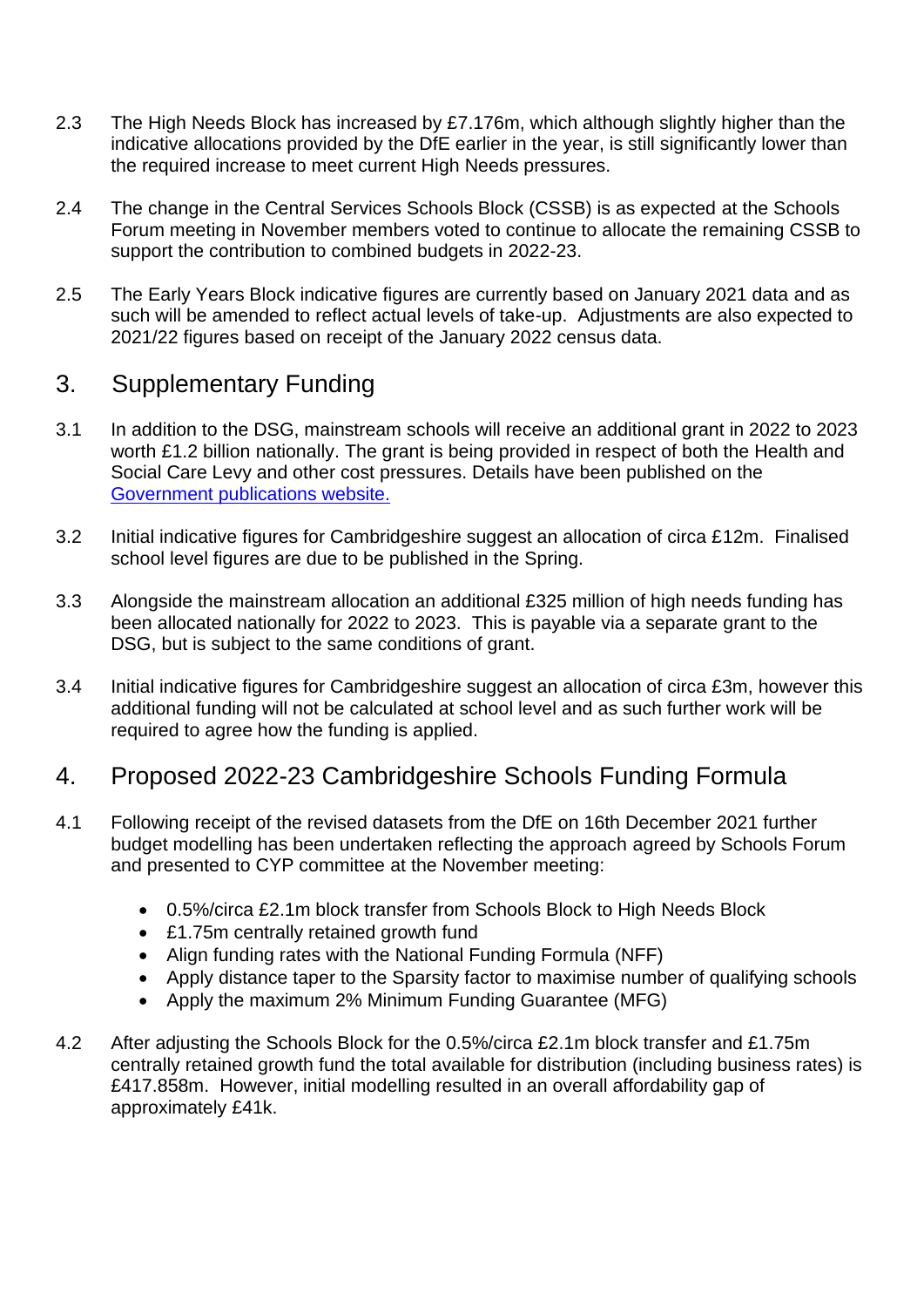- 4.3 In order to fund at the base NFF rates (excluding area cost adjustment), fund the MFG at 2% and not require a funding cap it is proposed to scale down the block transfer and centrally retained growth fund to balance to the required distribution total.
- 4.4 **Appendix A** shows a comparison between the current funding formula rates and the base NFF rates to be used to allocate the total schools block to primary and secondary schools for 2022-23. These unit values reflect the national funding formula rates, including the revised minimum per pupil levels (MPPL) - £4,265 for primary and £5,525 for secondary.
- 4.5 The illustrative impact of the final budget proposals at school level can be seen in **Appendix B**.
- 4.6 Key points to note:
	- All schools will receive at least the MPPL at an overall cost to the formula of circa £6.3m, but the impact will vary for individual schools dependent on their individual circumstances.
	- The cost to the formula to meet the 2% MFG is £555k.
	- Despite the MPPL and MFG protections there are a number of schools with falling rolls which is likely to result in an overall cash reduction when compared to previous years.
	- 46 primary schools and 2 secondary schools now qualify for sparsity funding under the revised criteria, compared to 17 and 1 in 2021-22.
	- All school level figures remain draft until further data validation has been undertaken and the formula has been approved by the Education, Skills and Funding Agency (ESFA).

#### 5. Early Years Funding

- 5.1 As part of the DSG settlement published in December the DfE announced additional funding nationally for early years in 2022-23, which translates into:
	- 21p per hour increase for funded two-year-olds
	- 17p per hour increase for all three- and four-year-olds
	- 7p increase to 60p for Early Years Pupil Premium (EYPP) per eligible child
	- £185 increase to £800 to the Disability Access Fund (DAF) per eligible child per year
	- 3.5% increase to the maintained nursery school supplement (amounts to be confirmed)
- 5.2 As a result of these increases and considering the current challenges facing the sector a minimal change approach is being proposed for the Cambridgeshire Early Years Single Funding Formula (EYSFF) for 2022-23. This would see the national increase passed on in full to providers resulting in:
	- An increase in the hourly rate for funded two-year-olds from £5.57 to £5.78
	- An increase in the hourly rate for three- and four-year-olds from £4.20 to £4.37
- 5.3 EYPP and DAF continue to be passported on to eligible children at the national rate.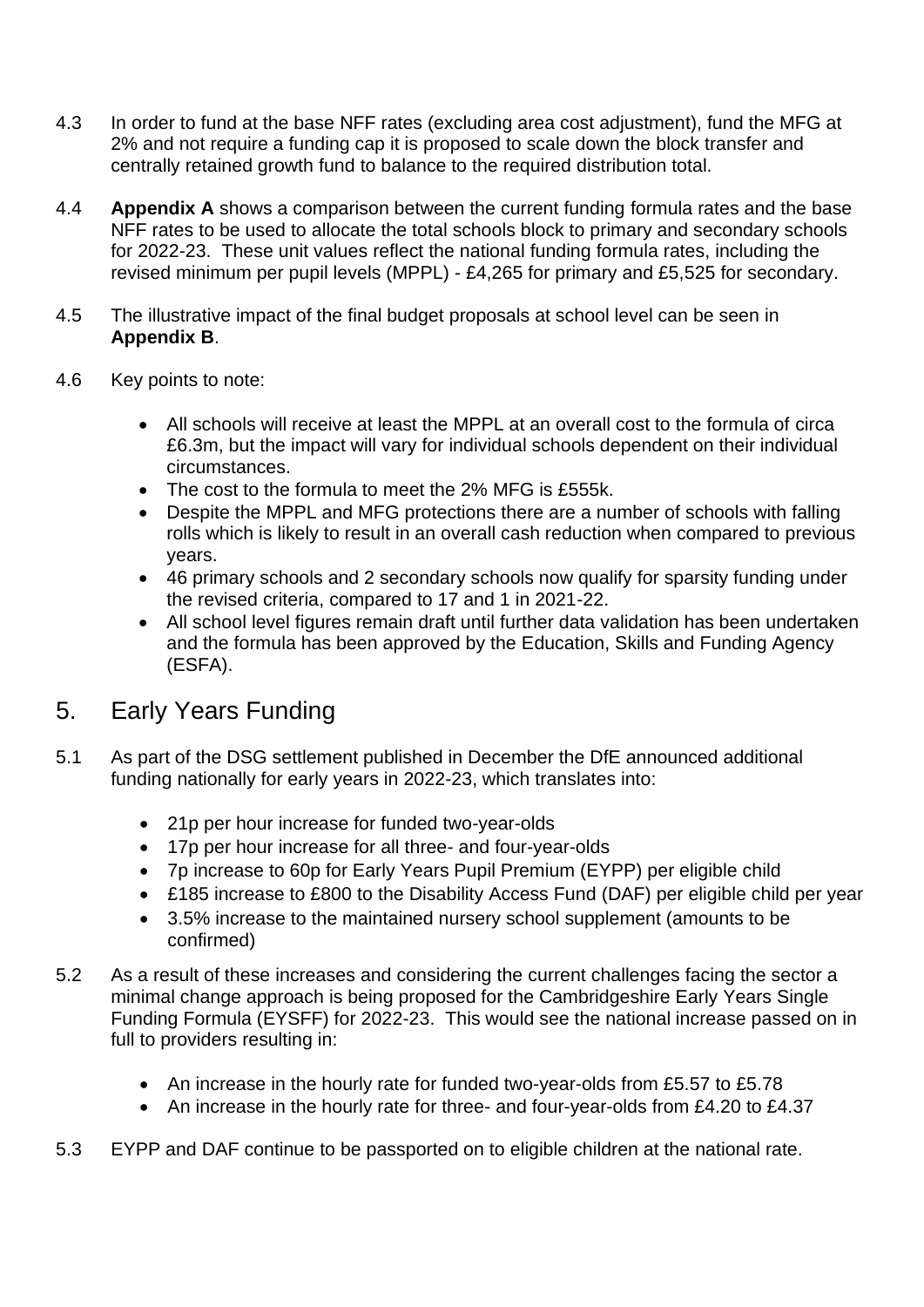## 6. Alignment with corporate priorities

- 6.1 A good quality of life for everyone There are no significant implications for this priority.
- 6.2 Thriving places for people to live There are no significant implications for this priority.
- 6.3 The best start for Cambridgeshire's children

The following bullet points set out details of implications identified by officers:

- The budget allocations will directly impact on the levels of funding to be received by early years providers and each school in Cambridgeshire.
- 6.4 Net zero carbon emissions for Cambridgeshire by 2050 There are no significant implications for this priority.

#### 7. Significant Implications

7.1 Resource Implications

The following bullet points set out details of implications identified by officers:

- This report sets out details of the overall resources in respect of the DSG for 2022- 23.
- 7.2 Procurement/Contractual/Council Contract Procedure Rules Implications There are no significant implications within this category.
- 7.3 Statutory, Legal and Risk Implications

The following bullet points set out details of implications identified by officers:

- The need to set the schools funding formula in line with the DfE requirements
- The need to submit the final 2022-23 Authority Pro-forma Tool (the schools budget data) to the ESFA by the 21 January 2022
- The requirement to publish school budgets by the statutory deadline of 28 February 2022
- 7.4 Equality and Diversity Implications There are no significant implications within this category.
- 7.5 Engagement and Communications Implications The following bullet point sets out details of significant implications identified by officers:
	- During October 2021 schools were consulted on the Cambridgeshire schools funding formula proposals for 2022-23.
	- Discussions have been held with the Schools Forum, including the outcome of the consultation with schools.
- 7.6 Localism and Local Member Involvement There are no significant implications within this category.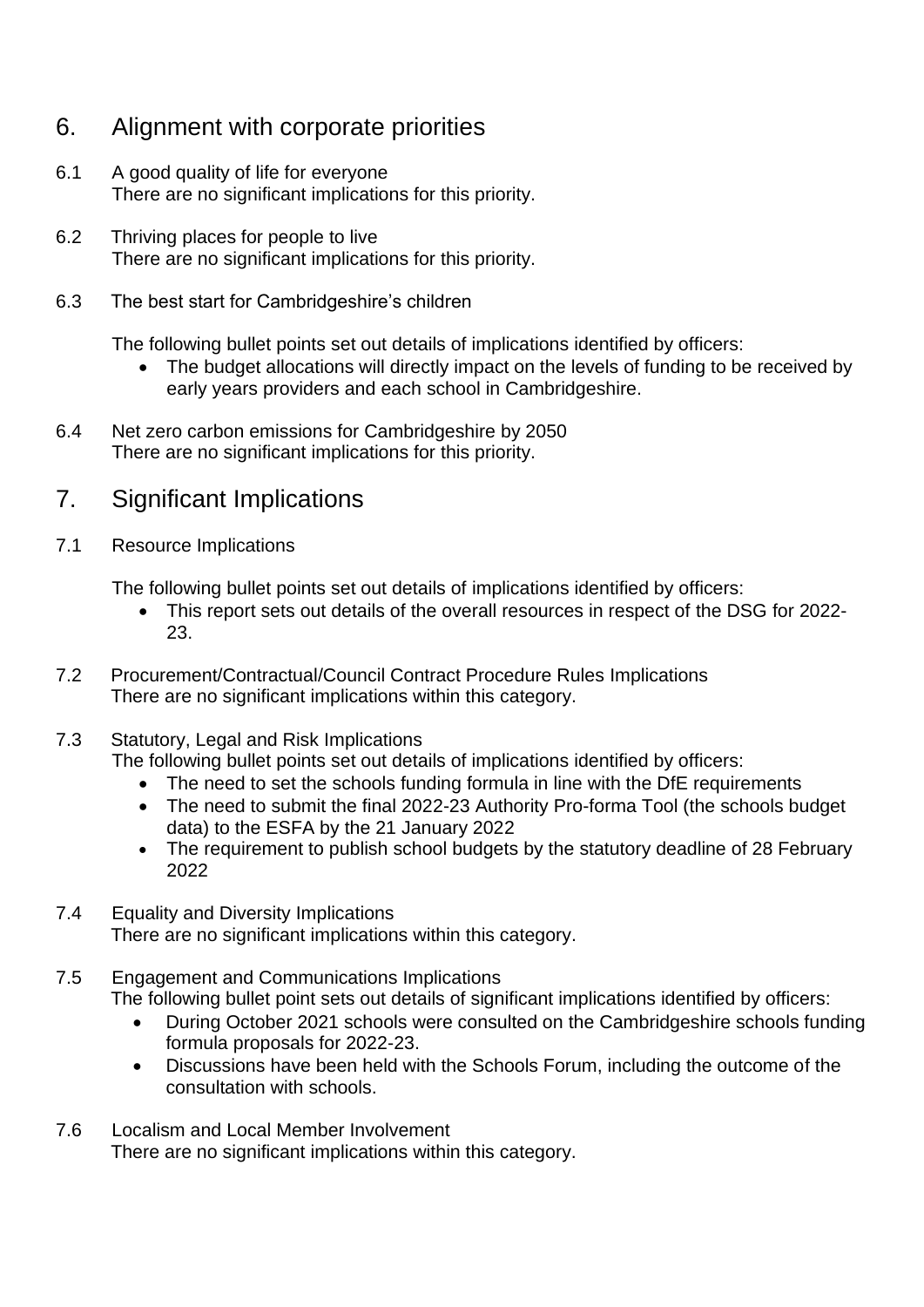#### 7.7 Public Health Implications

There are no significant implications within this category.

7.8 Environment and Climate Change Implications Implication 1: Energy efficient, low carbon buildings. Status: Neutral Implication 2: Low carbon transport. Status: Neutral Implication 3: Green spaces, peatland, afforestation, habitats and land management. Status: Neutral Implication 4: Waste Management and Tackling Plastic Pollution. Status: Neutral Implication 5: Water use, availability and management: Status: Neutral Implication 6: Air Pollution. Status: Neutral Implication 7: Resilience of our services and infrastructure and supporting vulnerable people to cope with climate change. Status: Neutral

Have the resource implications been cleared by Finance? Yes Name of Financial Officer: Martin Wade

Have the procurement/contractual/ Council Contract Procedure Rules implications been cleared by the Head of Procurement? Yes Name of Officer: Henry Swan

Has the impact on statutory, legal and risk implications been cleared by the Council's Monitoring Officer or LGSS Law? Yes Name of Legal Officer: Fiona McMillan

Have the equality and diversity implications been cleared by your Service Contact? Yes

Name of Officer: Jonathan Lewis

Have any engagement and communication implications been cleared by Communications? Yes

Name of Officer: Simon Cobby

Have any localism and Local Member involvement issues been cleared by your Service Contact? Yes Name of Officer: Jonathan Lewis

Have any Public Health implications been cleared by Public Health? Yes Name of Officer: Helen Freeman

If a Key decision, have any Environment and Climate Change implications been cleared by the Climate Change Officer? Yes Name of Officer: Emily Bolton

#### 8. Source documents

- 8.1 DfE website [Dedicated Schools Grant \(DSG\) 2022 to 2023, published December 2021](https://www.gov.uk/government/publications/dedicated-schools-grant-dsg-2022-to-2023)
- 8.2 Report to CYP on 30 November 2021: [School Revenue Funding Arrangements 2022-23](https://cambridgeshire.cmis.uk.com/CCC_live/Document.ashx?czJKcaeAi5tUFL1DTL2UE4zNRBcoShgo=Ixohm5dzDepIc2B8bGypGGg%2fVk7sDqBGZr6w7oAZ4iRyuJ5UQiv3Gw%3d%3d&rUzwRPf%2bZ3zd4E7Ikn8Lyw%3d%3d=pwRE6AGJFLDNlh225F5QMaQWCtPHwdhUfCZ%2fLUQzgA2uL5jNRG4jdQ%3d%3d&mCTIbCubSFfXsDGW9IXnlg%3d%3d=hFflUdN3100%3d&kCx1AnS9%2fpWZQ40DXFvdEw%3d%3d=hFflUdN3100%3d&uJovDxwdjMPoYv%2bAJvYtyA%3d%3d=ctNJFf55vVA%3d&FgPlIEJYlotS%2bYGoBi5olA%3d%3d=NHdURQburHA%3d&d9Qjj0ag1Pd993jsyOJqFvmyB7X0CSQK=ctNJFf55vVA%3d&WGewmoAfeNR9xqBux0r1Q8Za60lavYmz=ctNJFf55vVA%3d&WGewmoAfeNQ16B2MHuCpMRKZMwaG1PaO=ctNJFf55vVA%3d)